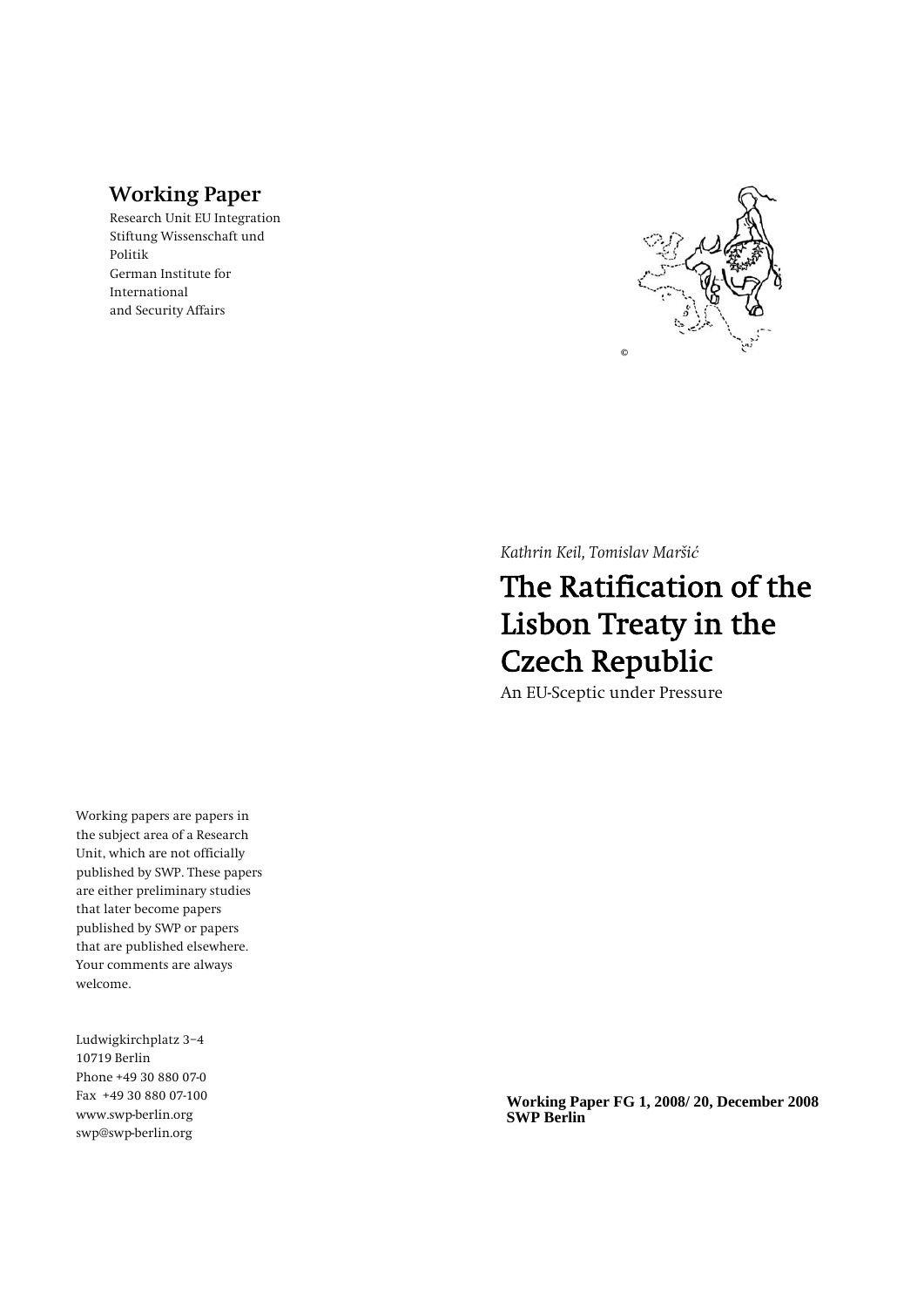## **Content**

| The Czech Republic on the Eve of its First EU Presidency | З  |
|----------------------------------------------------------|----|
| The Domestic Situation                                   | 4  |
| External Reactions                                       | 5  |
| Contentious Issues in the Ratification Process           | 6  |
| Criticism on the Charter of Fundamental Rights           | 8  |
| Constitutional Review of the Reform Treaty               | 9  |
| Outlook                                                  | 10 |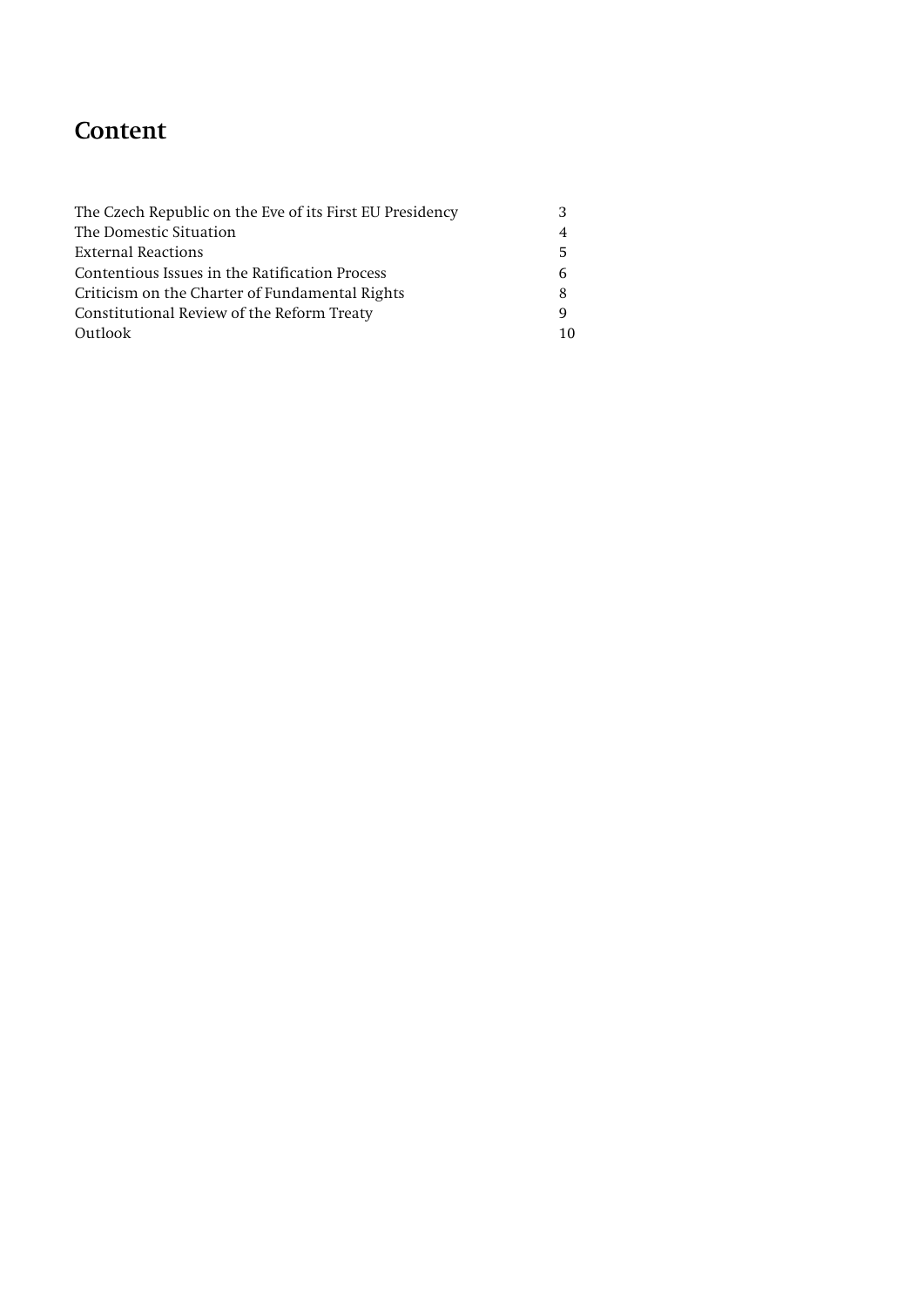Alongside discussions concerning the actual content, the debate on the Lisbon Treaty in the Czech Republic centres on aspects of the ratification process. Those discussions take place against the background of the upcoming Czech EU Presidency and domestically eventful months, which to a certain extent have led to a power shift in the Czech political landscape. Despite the persisting stalemate between the centre-right and centre-left camp in the House of Representatives, which is only overcome by two renegade former social democratic MPs, the balance of power in the Senate has been altered. This was caused by senate and regional elections in October 2008 which resulted in a loss of an absolute majority for the governing, generally eurosceptic *Civic Democratic Party* (ODS), benefiting the pro-European Social Democrats (ČSSD).

However, the politics of the ODS towards the ratification process have been characterised by pragmatism since an agreement on the reform treaty was reached in October 2007. This is not least due to the standoff in the House of Representatives and to the two pro-European coalition partners of the ODS: the *Green Party* (SZ) and the *Christian and Democratic Union* (KDU-ČSL).

#### **The Czech Republic on the Eve of its First EU Presidency**

On the eve of its first EU Presidency in the first half of 2009, the Czech Republic has not yet ratified the Lisbon Treaty. For this reason, particular attention from other countries is being paid to the ongoing Czech ratification process. The main problem for the Czech Republic is that its own capacity for influence towards the ratification processes ongoing in other member states $^1$  is essentially weakened because of its own position. This is particularly the case for the potential Czech mediator role after the negative referendum in Ireland.<sup>2</sup>

The problems of the Czech Presidency can be divided into two categories: on the one hand, the current domestic situation (unstable coalition, no ratification of the Lisbon treaty yet, eurosceptic attitude and actions of President Václav Klaus) and, on the other hand, the reactions to the Czech position from other EU countries. Consequently, the Czech Republic is not only cumbered with coping with its own 'homemade' problems, but it also has to counter doubts that it could not represent the Union adequately in times of crisis. These doubts refer to the domestic problems of the Czech Republic as well as generally to the capabilities of a small, new EU member state.

<sup>1</sup> Currently the treaty has been ratified by 23 of the 27 member states after the Swedish parliament has given its approval on 20 November 2008. »Schweden ratifiziert den Lissabon-Vertrag«, in: *Standard.at*, 21 November 2008. 2

During the visit of Chancellor Angela Merkel in Prague on 20 October 2008, Prime Minister Mirek Topolánek himself pointed out that it would be hard to convince the Irish of the advantages of the treaty if the Czechs have not ratified themselves yet. »Merkel wirbt in Prag für den Lissabon-Vertrag«, in: *Welt Online*, 21 October 2008.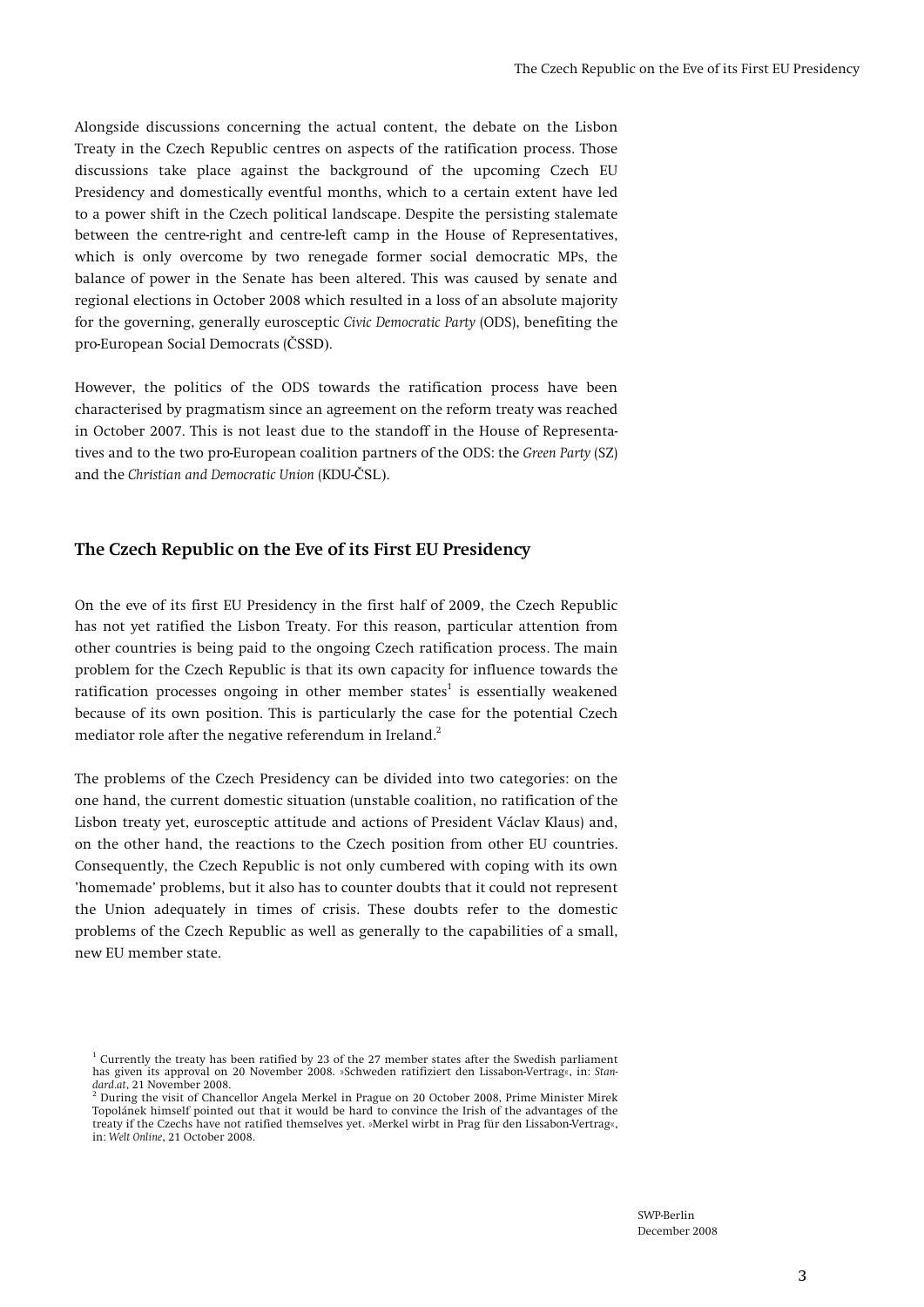#### **The Domestic Situation**

The remarkable loss of the ODS in the regional and senate elections between 17 and 25 October seriously damaged the authority of the leader of the party, Mirek Topolánek.<sup>3</sup> The Social Democrats with their leader, the former prime minister Jiří Paroubek, won in all 13 regions and consequently brought the position of the ODS as the most powerful party on the regional level to an end. This loss is remarkable especially when comparing the results to 2004 when the ODS won 12 regions.<sup>4</sup> The senate elections resulted in a similar debacle for the Conservatives:<sup>5</sup> Topolánek's party won only three out of 26 seats, whereas the Social Democrats improved their result considerably.<sup>6</sup> The ODS still has 35 seats but the party lost its absolute majority in the Senate, which was used for the delay of the ratification of the Lisbon Treaty. The party lost some of its eurosceptic senators who initiated the review of the Lisbon Treaty by the Constitutional Court.

Following these elections, the opposition initiated a vote of no confidence on 23 October. The government won but it was a very marginal victory. $^7$  This was already the fourth vote of no confidence since Topolánek's cabinet took office in 2007. The vote revealed that the government coalition has become fragile as three ODS members abstained from voting and two representatives of the Greens left the parliament before the vote started. However, the government was able to get support from two representatives of the left camp, Miloš Melčàk (independent) and Petr Wolf (ČSSD).

Those losses further weakened the position of the head of government, especially within his own party. President Václav Klaus – cofounder and honourary chairman of the ODS – passed severe criticism on Topolánek and suggested the possibility of him being replaced.<sup>8</sup> Additionally, Klaus vehemently supports Topolánek's rival in the run-up to the elections of the post of party leader, the Lord Major of Prague, Pavel Bém.

However, Topolánek has a good chance of winning the duel against Bém at the ODS party conference on 5 December. Bém has lost an important ally in his campaign for becoming the next party leader with ODS politician Petr Bendl – head of Mittelböhmen until the ODS fiasco in the recent regional and senate elections – who has recently announced that support for Bém would be shrinking. Currently Topolánek is clearly ahead in the respective party divisions.<sup>9</sup> Even more, first polls demonstrate that he is even able to dominate in districts where Bém was expected to win.<sup>10</sup>

- »Leftist Czech opposition wins landslide in regional elections«, in: *International Herald Tribune*, 19 October 2008.<br><sup>5</sup> Begional elec
- Regional elections take place every two years in which one third of the 81 seats are up for election. 6
- $6$  The ČSSD increased its share from six to 29 seats.
- 96 of a total of 200 parliamentarians voted against the government, 97 in favour. 101 votes are necessary to overturn the government. 8
- »Sarkozy accused of hijacking Czech EU Presidency«, in: *EurActiv,* 27 October 2008. 9
- »Prager Burgfrieden Regierung will mit Hilfe der Opposition EU-Reformvertrag billigen«, in: *sueddeutsche.de*, 25 November 2008. 10 »Topolánek beats Bém at ODS Prague district congress«, in: *České Noviny,* 25 November 2008.
- 

<sup>3</sup> »Sarkozy accused of hijacking Czech EU Presidency«, in: *EurActiv*, 27 October 2008. 4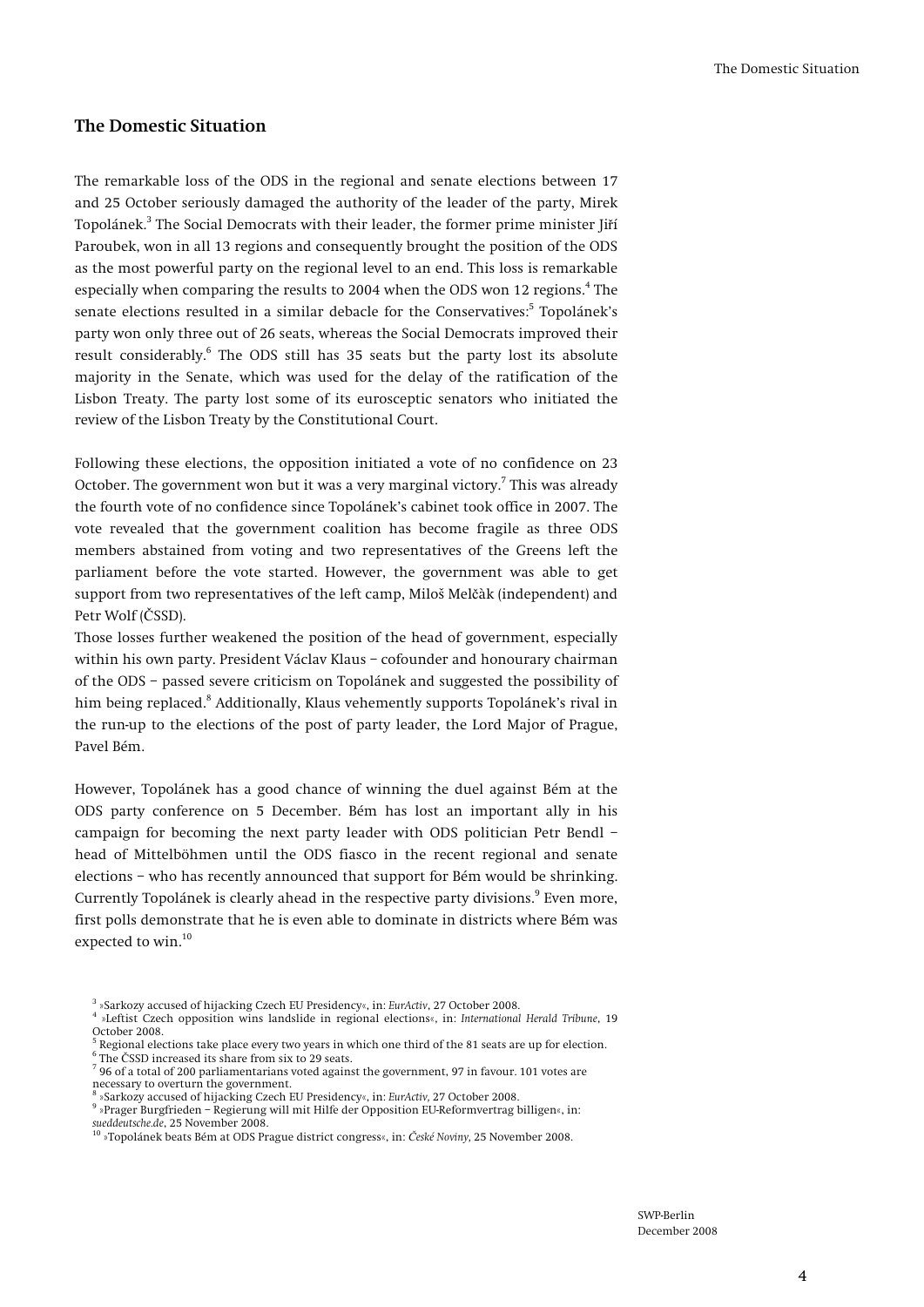Furthermore, despite the bad election results, the prime minister and party leader spoke in favour of a continuation of the government coalition, not the least because of the upcoming EU Presidency.<sup>11</sup> They rejected rumours and calls for a caretaker government to take over the EU helm until early elections, for instance in June 2009 together with the elections for the European Parliament, would have taken place. $12$ 

Despite the strengthening of the pro-European Social Democrats mirroring the loss in power of the ODS, for the time being the domestic events remain without significant repercussions on the government's capacity to act on the European level. Also, the scenario of a collapse of the government and early elections during the EU Presidency becomes less important since there is agreement between the main parties on a truce, which should guarantee a EU Presidency without disruption.<sup>13</sup> It remains to be seen, however, how the party would cope with a possible loss in the European elections.

#### **External Reactions**

Other EU countries have recently raised doubts about the ability of the Czech government to lead the EU appropriately during its EU Presidency.

Nicolas Sarkozy's proposal of creating an economic government of the euro group aired particular displeasure among Czech officials. This new institution would outlast the French Presidency and would be led by the French until another euro country takes over the EU helm. The argument goes that a small and new EU country like the Czech Republic could not lead the Union adequately in times of crisis. The French proposal was understood by the Czech Republic as an attempt to erode and neutralise the Czech Presidency.14

The already strained relationship between France and the Czech Republic concerning the Czech Presidency has been worsened further by Sarkozy's recent plans for a financial summit after the French Presidency on 8 January 2009.<sup>15</sup>

Furthermore, the Czech Republic is confronted with a request by the Committee on Constitutional Affairs of the European Parliament to ratify the treaty by the end of 2008. German MEP Jo Leinen emphasised that without ratification, the Czech Republic would lack credibility and bargaining power during her Presidency.16 Alongside growing concerns in Brussels about the Czech Presidency, there are also voices that try to downplay those worries in defence of the Czech Republic's capabilities. It is repeatedly stated that the working plan of the EU is increasingly dependent on agendas, which have been drawn up by 'trio Presidencies'. Long-

<sup>&</sup>lt;sup>11</sup> »ODS wants government to continue despite election debacle«, in: České noviny, 27 October 2008.<br><sup>12</sup> »Caretaker cabinet could steer Czech EU Presidency«, in: EurActiv, 20 October 2008.<br><sup>13</sup> »Prager Burgfrieden – Regi

<sup>&</sup>lt;sup>14</sup> »Czech Republic rejects EU villain role«, in: *EUobserver*, 27 October 2008; also »Sarkozy accused of hijacking Czech EU Presidency«, in: *EurActiv*, 27 October 2008.

<sup>.&</sup>lt;br>The French proposal is to be understood as a reaction to the results of the G20 financial summit in Washington on 15/16 November 2008, which are insufficient according to some Europeans. »France wants post-EU presidency financial summit«, in: *EUobserver*, 19 November 2008. 16 »Ireland not serving citizens on Lisbon, says Ganley«, in: *EUobserver*, 19 November 2008.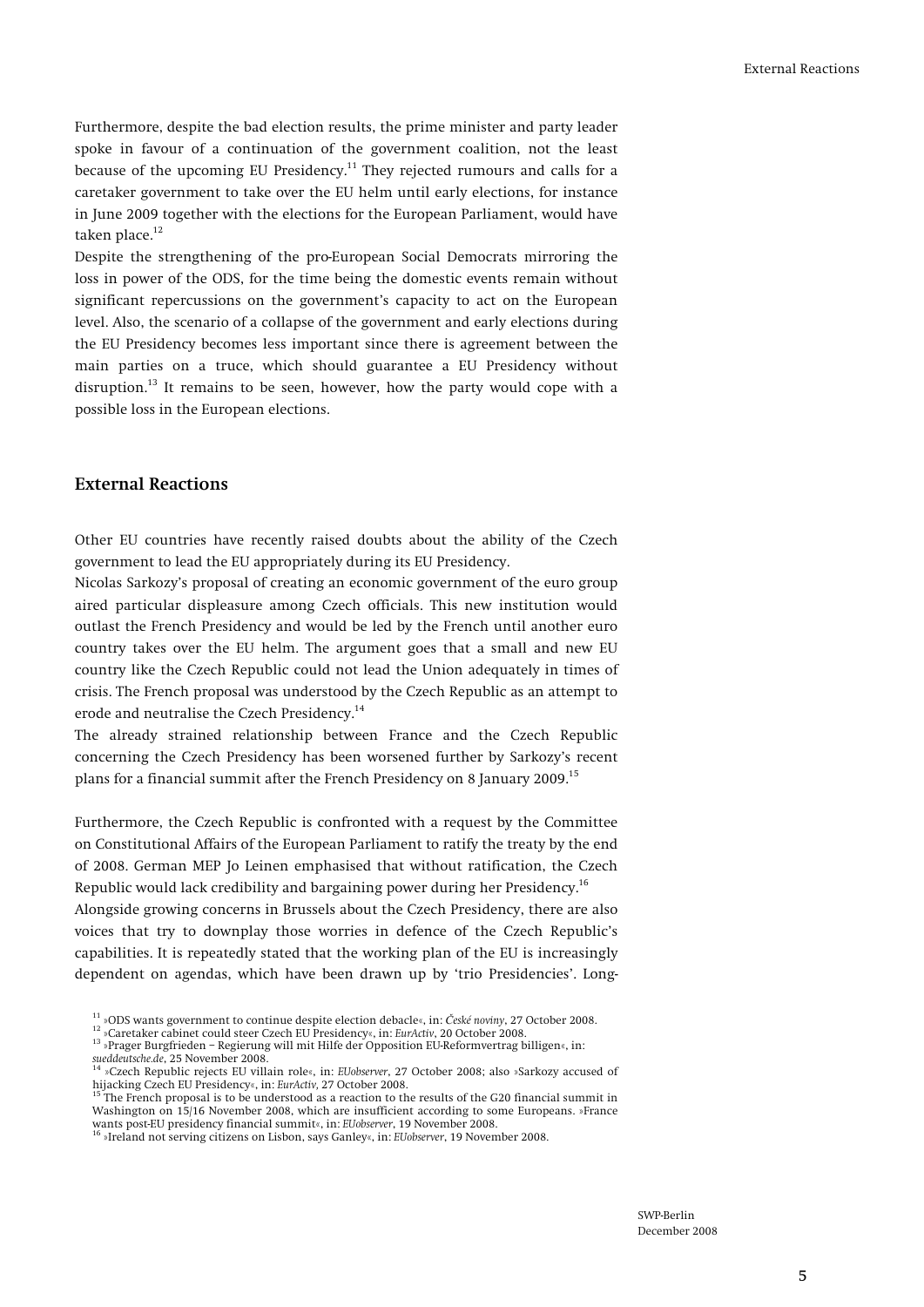standing member states are always involved in the elaboration of those plans. Accordingly, the Czech agenda should rather be understood as a part of the 18 month programme, which includes the previous French and the following Swedish presidencies. Czech officials are expected to await the results of the negotiations of the EU climate package as well as the proposals of the Irish head of government on how to solve the ratification crisis before they publish the Czech Presidency programme.17

#### **Contentious Issues in the Ratification Process**

The ratification mode of the Lisbon Treaty has been a controversial issue in the Czech Republic. ODS leader and Prime Minister Mirek Topolánek as well as his deputy head of government, Alexandr Vondra, representing government and party leadership, preferred a parliamentary ratification as the Lisbon Treaty, in contrast to the Constitutional Treaty, would not require any amendments of the Czech constitution.18 Some ODS delegates in the EP, however, spoke in favour of a referendum as the reform treaty would result in the transfer of more sovereignty rights to the EU. Some national ODS representatives, especially from the Senate, endorsed this procedure, because allegedly no significant changes have been made in the reform treaty compared to the Constitutional Treaty. As a referendum had been announced for the latter, there was no reason it should be abandoned for the former.<sup>19</sup> In light of a solid majority for the Lisbon Treaty in the population, this demand is not tantamount to the wish of seeing ratification fail.<sup>20</sup> Only a small number of ODS delegates pleaded for such a move, one example being Jaroslav Kubera who generally opposes the ratification of the reform treaty as, with the fundamental rights charter, some privileges would become binding claims.

The question of the ratification mode was finally concluded on 30 October 2007 after parliament rejected a proposal of the Bohemian Communist Party (KSČM) to hold a referendum on the Lisbon Treaty. In that, a parliamentary ratification was effectively instigated. Surprisingly however, three ODS delegates voted in favour of the proposal, among those the former minister of finance, Vlastimil Tlustý, a free market proponent and Topolánek's main challenger within the party.<sup>21</sup>

Prime Minister Mirek Topolánek consistently argued in favour of the treaty and its rapid ratification. His minister for European Affairs, Alexandr Vondra, called the final version of the treaty »acceptable« because now, besides a »gas pedal« it also contained safeguards.<sup>22</sup> Such sentiments directly contradicted President Václav Klaus who, in the past, has figured as a sharp but also popular critic of further European integration. He conveyed that he regarded the new treaty as nothing more than a renamed version of the Constitutional Treaty, which he had earlier

<sup>&</sup>lt;sup>17</sup> »EU trio' concept gains weight amid Czech Presidency doubts«, in: EurActiv, 20 November 2008.<br><sup>18</sup> »New EU reform treaty has gaps – Czech politicians«, in: CIK Daily News, 6 September 2007.<br><sup>19</sup> »Some Czech Civic Dem  $25$  October 2007.<br> $20$  This

<sup>20</sup> This is at least suggested by the most recent Eurobarometer polls in connection to the popularity of the Constitutional treaty, which since fall 2005 project a narrow but stable majority in favour of the treaty. (55% in spring 2007, Eurobarometer 67).

<sup>&</sup>lt;sup>21</sup> »Czech lawmakers reject referendum over EU treaty«, in: EUbusiness, 30 October 2007.<br><sup>22</sup> »Leaders of Czech ruling party advocate EU treaty«, in: BBC Monitoring European, 24 November 2007.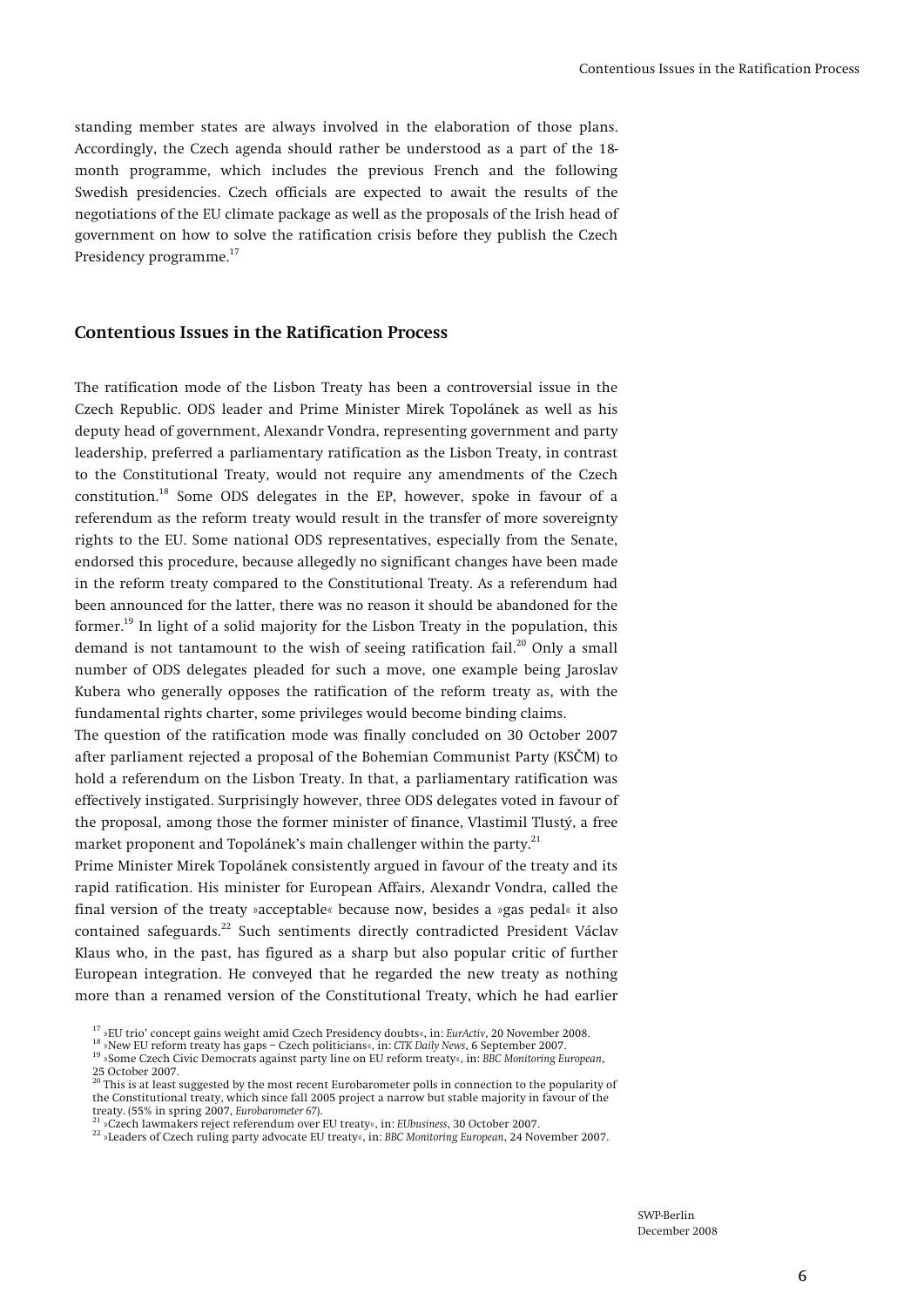refused. Furthermore, he has claimed that the treaty is »dead« anyway, due to the negative result of the Irish referendum. Klaus rejects the Constitutional Treaty as well as the reform treaty because, according to him, they would result in an extensive disempowerment of national governments. In his campaign against the reform treaty, he seems to be determined to use all available means of opposition and obstruction.<sup>23</sup> According to him, every further step concerning the ratification of the treaty in the Czech Republic must be dependent on a positive result of another referendum in Ireland.<sup>24</sup> Consequently he supports the strategy of Polish President Lech Kaczynski who is only willing to sign the reform treaty if Ireland finds a solution to the current ratification crisis. $^{25}$ 

In the strict legal sense, Klaus has the authority to block ratification of the treaty by withholding his signature for the reason that the Lisbon Treaty is to be classified as an international treaty.<sup>26</sup> According to the constitution, in the case of an international agreement, the parliament *approves* the document with a threefifths majority27, whereas the President subsequently *ratifies* with signing the treaty.*<sup>28</sup>* It is, however, controversial if Klaus could justify politically to withhold his signature after parliament has given its consent. Such a scenario could be possible against the background of his repeated agitation against the reform treaty. A recent example is Klaus´ state visit in Ireland when he met the leading figure of the Irish 'No to Lisbon' campaign, Declan Ganley.29 His visit came at a very critical point in the ratification process as the Irish government plans to present its roadmap for the solution of the ratification crisis at the December summit of the European Council. Irish government officials expressed their anger and disappointment about Klaus´ behaviour during his visit, as he would strengthen Ganley's anti-European *Libertas* movement<sup>30</sup> and signal support for those who contradict the policy of the Irish government. $31$  Even more, Klaus' actions have been characterised as improper interference with the internal Irish debate on the Lisbon Treaty.<sup>32</sup>

Alongside President Klaus, a group around the MEP and former Sherpa, Jan Zahradil, first and foremost embodies the prominence of Eurocritics within the ODS. Zahradil already sharply criticised the signing of the treaty by Topolànek. He invoked a party resolution from 2006, which avowed that the ODS would not

<sup>31</sup> »Czech president backs Libertas line at meeting with Ganley«, in: Irishtimes.com, 12 November 2008.<br><sup>32</sup> »Diplomatic storm rages in Ireland after Czech leader's visit«, in: EurActiv, 13 November 2008.

 $^{23}$ »Prager Burgfrieden – Regierung will mit Hilfe der Opposition EU-Reformvertrag billigen«, in: sueddeutsche.de, 25 November 2008.

*sueddeutsche.de*, 25 November 2008. 24 »Czech president might sign Lisbon treaty only after Irish "yes"«, in: *<sup>Č</sup>eské Noviny*, 24 November 2008.<br><sup>25</sup> »Sarkozy fordert Kaczynskis Unterschrift», in: *sueddeutsche.de.* 1 July 2008.

<sup>&</sup>lt;sup>26</sup> Some voices also pleaded for a different interpretation of the constitution according to which the Lisbon treaty is to be classified as »normal« draft law. In this case the President is entitled to veto the draft within 15 days after it has been submitted to him (this does not apply for constitutional acts). Absolute majority by the House of Representatives overrules this veto (Art. 50 of the Czech constitution). The law is passed in this case. This also applies if the President refuses to give his signature without vetoing.

<sup>&</sup>lt;sup>27</sup> Art. 39 (4) of the Czech constitution.<br><sup>28</sup> Art. 39 (4) of the Czech constitution.<br><sup>29</sup> »Treaty controversy as Czech president visits Ireland«, in: *EurActiv*. 11 November 2008.<br><sup>29</sup> »Treaty controversy as Czech presi treaty. Dublin and Brussels accuse the movement of inconsistencies concerning the funding of their campaign. »EU President demands probe into source of Libertas funding«, in: *Independent.ie,* 23 September 2008. What is more, already in July last year Klaus welcomed Ganley in Prague and assured him his support for the implementation of his project to transform his *Libertas* movement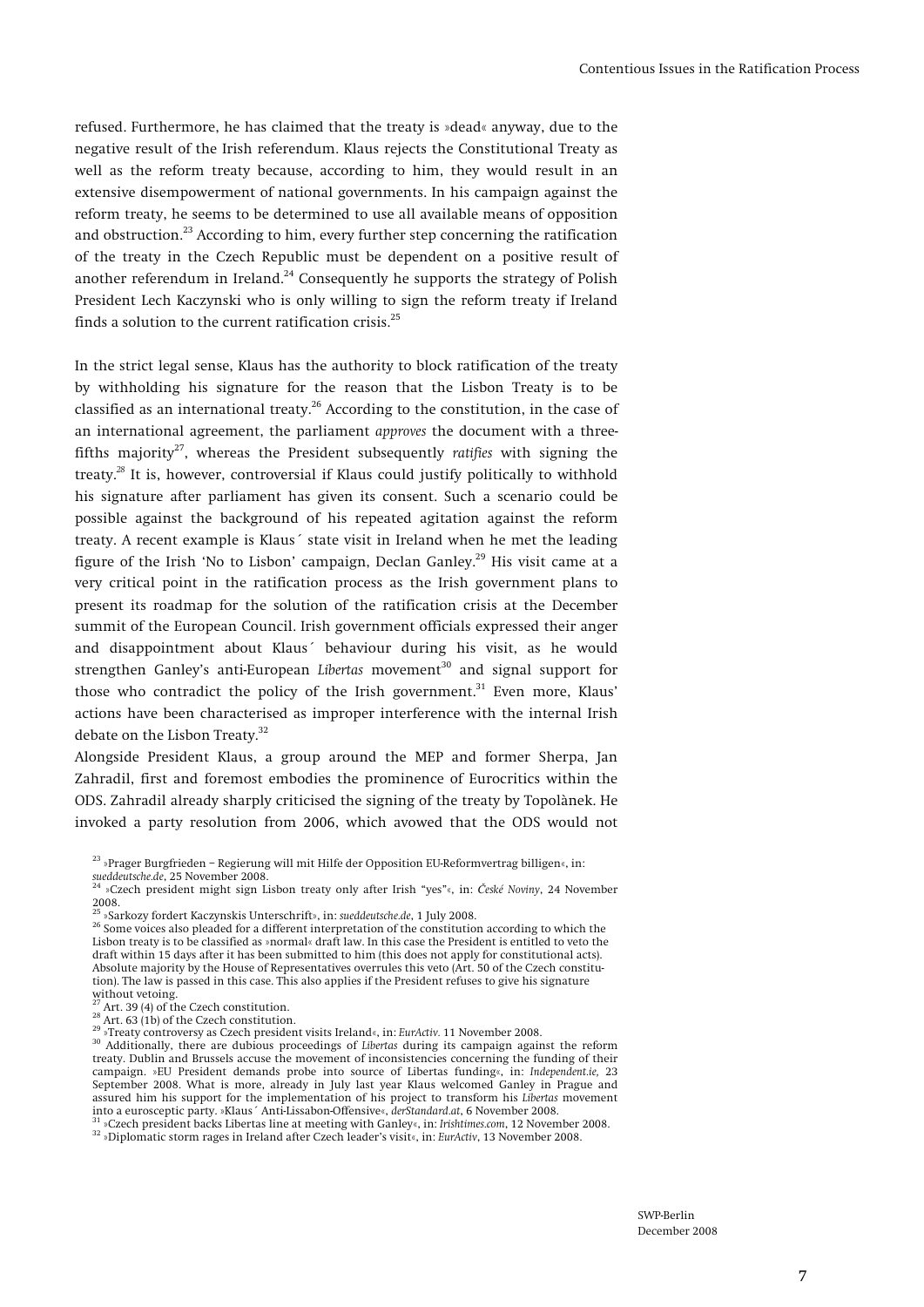acquiesce to the further transfer of competencies to the  $EU^{33}$  Topolánek in turn openly admitted that the Czech government was not »strong enough« to prevent an adoption of the reform treaty. Most decisively was that he could not find allies within the EU for such a move. $34$  He said he did not have a mandate to veto the treaty and, additionally, he would have isolated the Czech Republic internationally by doing so.

#### **Criticism on the Charter of Fundamental Rights**

Shortly before the release of the treaty text through the Portuguese Presidency, the Czech government added a declaration in which it articulated four concerns with respect to the charter of fundamental rights, which comes into effect together with the Lisbon Treaty.<sup>35</sup> This declaration is not legally binding for EU institutions or before the European Court of Justice. Beforehand, ODS representatives in the EP voted against the relevant draft of the correspondent responsible for the Lisbon Treaty because he formulated a preamble which criticised the restricted application of the charter in several countries. Vondra said that Prague was not against the charter itself but that it wanted to make clear that it should only refer to EU and not national law. Like Great Britain and Poland, Zahradil criticised the collective social rights, which would allegedly take effect with the implementation of the charter.36

<sup>33 »</sup>Czech ODS to debate EU treaty, unlikely to scrap resolution on it«, in: *CTK Daily News*, 23 November 2007.<br><sup>34</sup> »Leaders of Czech ruling party advocate EU treaty«, in: BBC Monitoring European, 24 November 2007.

<sup>&</sup>lt;sup>35</sup> The Czech Republic declares that the clauses of the charter are only directed towards the member <sup>35</sup> The Czech Republic declares that the clauses of the charter are only directed towards the member states when they implement EU law and not if they adopt and implement national law independently of EU law. Furthermore, the »rights and principles« have to be interpreted in accordance with the national constitutional traditions. The charter does not delimit the field of the application of national legislation and does not constrain present competencies of national authorities. It must not be interpreted in a way that human and fundamental rights are restricted or adversely affected in its application by EU law or international agreements (Declaration 53). »Treaty of Lisbon: four small additions, including a Czech declaration on the charter«, in: *Europolitics*, 6 December 2007. 36 »EU partners surprised by Czech challenging of treaty«, in: *CTK Daily News*, 30 November 2007.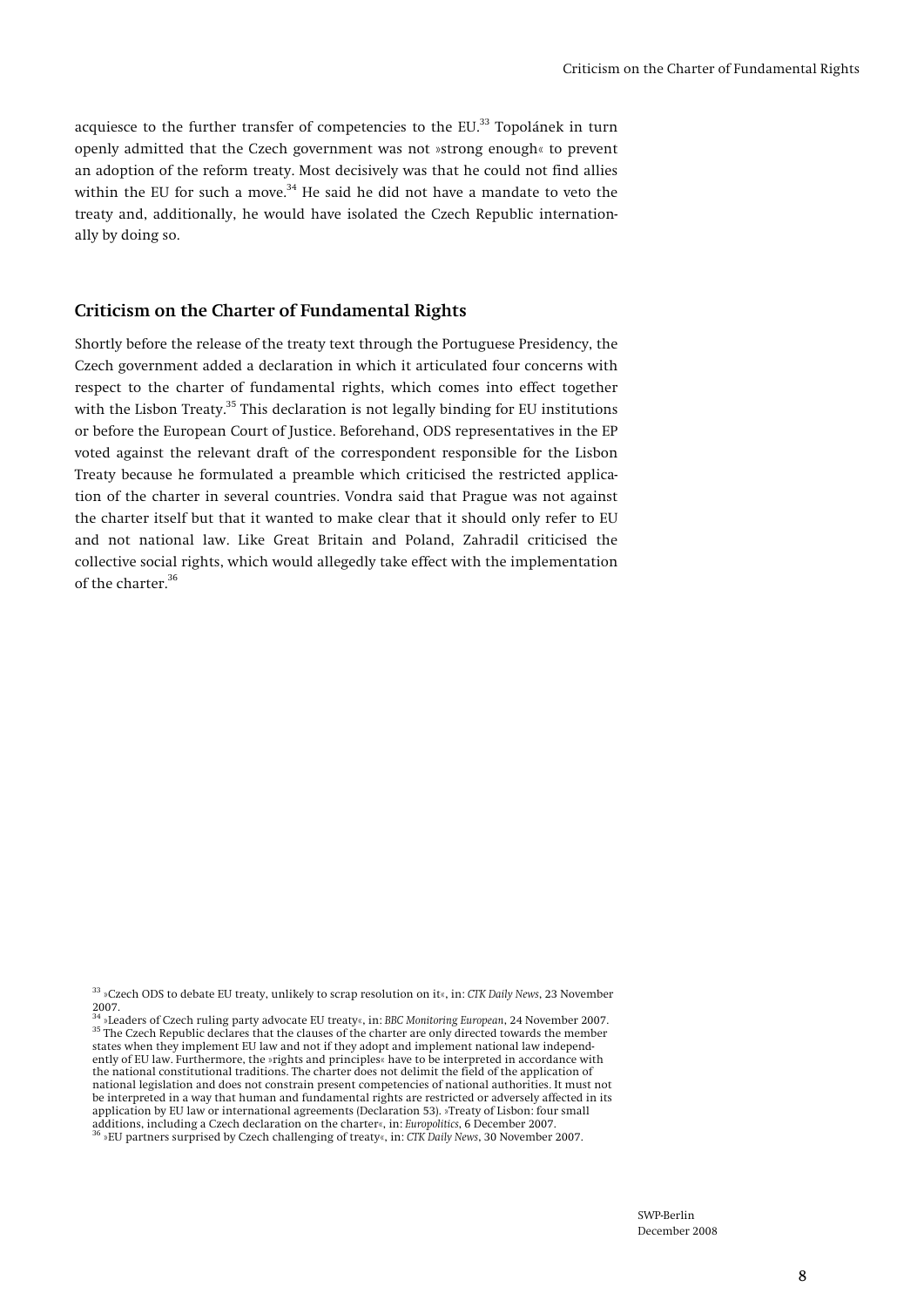#### **Constitutional Review of the Reform Treaty**

In October 2007, the Senate assigned the Constitutional Court to review the reform treaty according to its conformity with the Czech constitution.<sup>37</sup> According to the official position of the Czech government, the Lisbon Treaty is in conformity with the constitution; with the invocation of the Constitutional Court, it »just wanted to be sure«.<sup>38</sup> This, however, does not apply to the charter of fundamental rights, which was also brought to the Court because of explicit doubts on its conformity with the national constitution.<sup>39</sup> Previously, the Social Democrats and the Open Democratic Club tried in vain to initiate ratification in the Senate. The Senate plenum especially advised the review of six parts of the treaty<sup>40</sup>, among those the transfer of competencies and the adoption of majority decisions in certain policy areas as well as the controversial approval of the charter of fundamental rights.<sup>41</sup>

On 26 November 2008, the Constitutional Court ruled that the treaty is not in conflict with the Czech constitution.<sup>42</sup> Whereas many government officials, among those especially Prime Minister Topolánek and Foreign Minister Karel Schwarzenberg, were pleased with the decision of the Court<sup>43</sup>, President Klaus called the judgement politically motivated and »completely subjective«<sup>44</sup>.

It could be decisive for the further progress of the ratification process that the Constitutional Court Judges have not reviewed the whole treaty. They only referred to those parts to which they had received concrete arguments from the Senate. For this reason, there is the theoretical possibility that several representatives or senators as well as the President demand a review of the remaining parts of the treaty.<sup>45</sup>

The political question of whether the treaty is consistent with the Czech constitution (or should be consistent) has been referred to the Constitutional Court and, with it, the responsibility for the progress of the ratification process. In connection with the review of the treaty, it has been presumed that the government hopes to ratify the treaty as one of the last EU countries in order to avoid the uncertainties

<sup>42</sup> »Czechs can go ahead with Lisbon treaty ratification process-court«, in: České noviny, 26 November 2008.

<sup>43</sup> »Most Czech officials welcome court's pro-Lisbon verdict«, in: České noviny, 25 November 2008.<br><sup>44</sup> »Czech President's statement on court verdict on Lisbon treaty«, in: České noviny, 26 November 2008.<br><sup>45</sup> »Lisbon tr

<sup>37 »</sup>Civic Democrats: EU reform treaty should be examined by Constitutional Court«, in: *radio.cz*, 22 October 2007.

<sup>38 »</sup>Czech government prefers EU treaty ratification to referendum«, in: *CTK Daily News*, 19 October 2007.<br><sup>39</sup> »CzechRep may ratify EU treaty this year – deputy PM«. in: *České Noviny* 12 February 2008.

<sup>&</sup>lt;sup>40</sup> The Senate expects clarification of the following points from the Constitutional Court: 1. According to the Senate the imprecise separation of EU competencies contradicts Art. 10a Para. 1; 2. The flexibility clause threatens to undermine the legislative competence of the Czech parliament; 3. The Passerelle clause in favour of majority decisions equals a transfer of competencies, which is subject only to a treaty requiring ratification; 4. The conclusion of a treaty only on the basis of a majority vote in the Council erodes the influence of the parliament including its right of an ex ante submission; 5. The unclear state of the charter of fundamental rights could undermine the respective Czech constitutional charter; 6. The Lisbon treaty could have formative effects on the constitution inasmuch as pressure would be imposed upon the Czech legal system, which would contradict the basic principle of self-determination of the people.<br><sup>41</sup> »Czech Senate asks Constitutional Court to examine Lisbon treaty«, in: *České Noviny*, 24 April 2008.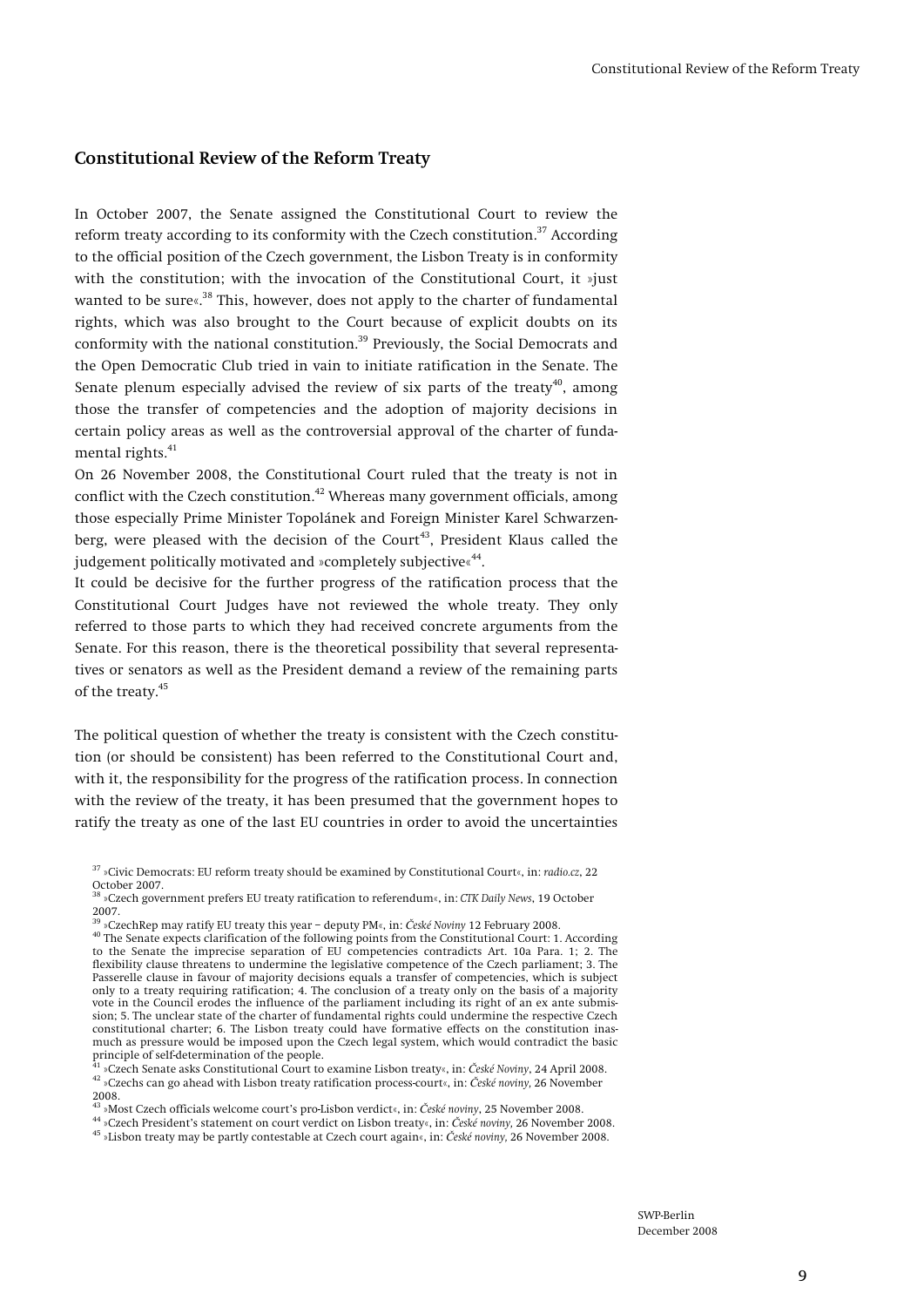in connection with the implementation practicalities of the Lisbon Treaty.<sup>46</sup> In this regard, possible tactical considerations also play a role as in the case of the coming into effect of the reform treaty on 1 January 2009, the Czech Republic in the position of the EU President would »only« have chaired the respective formations of the Council of Ministers.<sup>47</sup> In order to counter this impression, Vondra admitted that the Czech Republic had no interest in artificially delaying ratification.<sup>48</sup> Nonetheless, it appears that Topolánek will not be able to keep the promise he gave German Chancellor Angela Merkel during her visit to Prague on 20 October 2008, that the Czech Republic will have ratified the treaty by the beginning of 2009.<sup>49</sup> However, there is still the possibility that, due to the positive judgement of the Constitutional Court, a political dynamic in favour of the rapid ratification of the Lisbon Treaty will develop.

#### **Outlook**

Although the Constitutional Court approved the conformity of the controversial issues in the reform treaty with the constitution, the theoretical possibility persists that further proceedings are initiated which would lead to a further delay of the ratification process.<sup>50</sup> Alongside the President, it is not only the two parliament chambers that are entitled to call for such proceedings, but also groups of representatives or senators.<sup>51</sup> At present, calls for further legal review on the part of the lower house deputies are rather unlikely. In contrast, the senators<sup>52</sup> and especially President Klaus remain more unpredictable. Against the background of his current obstruction policy, it is definitely possible that Klaus intends to delay the ratification process further with another claim before the Court. Furthermore, he also expects a group of representatives or senators to initiate further proceedings.53 Apart from that, he only makes rather vague statements in reaction to the decision of the Court, which is a clear indication that he will consider all possible options.

Alexandr Vondra, who as senator had supported the submission of the treaty to the Constitutional Court, admitted that »we would probably change the constitution« if the Constitutional Court decides on the non-conformity of particular parts

Council will be transferred to the High Representative of the Union for Foreign Affairs and Security

But there are also calls from ODS senators who speak in favour of the treaty in reaction to the judgement, for example from Senate chairman Přemysl Sobotka. »Czech senators unlikely to chal-

lenge Lisbon treaty again«, in: *České noviny,* 26 November 2008. 53 »Czech President's statement on court verdict on Lisbon treaty«, in: *České noviny,* 26 November 2008.

<sup>&</sup>lt;sup>46</sup> The Czech Republic would have been the first country to deal with the new dual Presidency in the EU: The new President of the European Council who is appointed for two years with the possibility of being re-elected, as well as the head of state or government of the respective country that holds the six-month rotating Presidency in the Council of Ministers. The precise allocation of tasks and responsibilities still remains unclear and untried. The Czech Republic would have had to strike a balance between the roles of the member states as well as between new and old institutions.<br><sup>47</sup> After the coming into effect of the treaty the chair of the General Affairs and External Relations

Policy. The European Council will be presided by a permanent President.<br><sup>48</sup> »Prague to ratify treaty in autumn«, in: *Europolitics*, 14 February 2008.<br><sup>49</sup> »Topolánek: R may ratify Lisbon Treaty this year«, in: The offici

 $^{50}$  »Lisbon treaty may be partly contestable at Czech court again«, in: České noviny, 26 November 2008.<br> $^{51}$  A group of at least 41 representatives or at least 17 senators can initiate proceedings after approval of the parliament and before ratification through the President. The President can demand proceedings after the treaty has been submitted to him for ratification. (§71a The Act on the Czech Constitutional Court).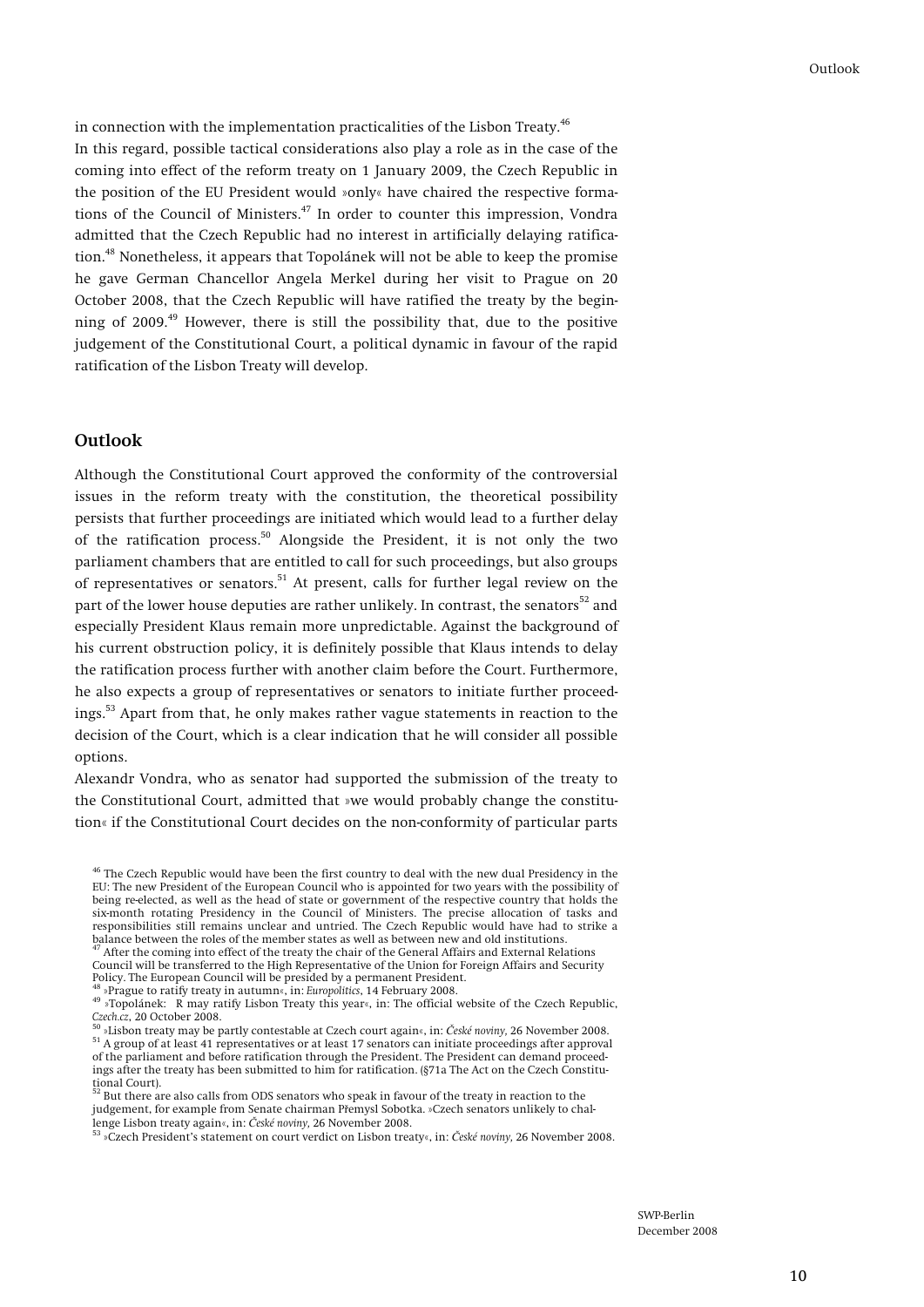of the treaty. The determining factor would be, after all, that the government had signed the treaty.<sup>54</sup> This statement is likely to be valid also in the case of a potential review of other parts of the treaty.

After the positive court decision, the treaty is going to be debated in the parliament plenum to continue on its path through the institutions. In this connection, Prime Minister Topoànek reemphasises his firm conviction that his country will ratify the Lisbon Treaty. At the same time, his arguments against the treaty's opponents have become harsher. He emphasises increasingly that the opponents of the treaty also have to consider the next step, which would follow a nonratification of the treaty: this would be the withdrawal from the EU.<sup>55</sup>

In view of a possible voting result, the ODS is widely but not entirely united. Topoloánek and Vondra have the majority of representatives behind them. As a result of the senate elections, the opponents of the treaty in the upper house are in the minority. In order to bring about a failure of the treaty, approximately twothirds of the ODS delegates in both chambers would have to vote against it. Due to the support for the treaty by the party leadership, this is a highly unlikely scenario.<sup>56</sup> In addition, Topolánek has recently emphasised that 80% of ODS voters do not strictly oppose the Lisbon Treaty.57

According to Art. 39 (4) of the Czech constitution, both chambers have to approve the ratification of the treaty with a three-fifths majority. If it is assumed that the pro-European parties in the **House of Representatives** - ČSSD, KDU-ČSL and SZ vote uniformly in favour of the treaty, then another 27 votes from the ODS are necessary to pass it. This is approximately a third of the whole faction of 81.

| ODS                            |    | <b>KSČM</b> | KDU-ČSL | SZ. | Independent |
|--------------------------------|----|-------------|---------|-----|-------------|
|                                | 74 | 26          | 1 2     |     | n*          |
| a total of 200 representatives |    |             |         |     |             |

| three-fifths majority | 120 |  |
|-----------------------|-----|--|
| pro reform treaty     | 93  |  |
| remaining             |     |  |

On 22 November 20008 two delegates left the SZ faction. It is assumed here that they vote in favour of the treaty.

A similar situation applies to the **Senate**: At least 38 of the 81 senators can be expected to support the treaty. Accordingly, at least 11 of the 35 ODS senators have to vote for the treaty to approve it.

| <b>KDU-CSL</b><br><b>ODS</b><br><b>ČSSD</b><br><b>KSCM</b><br>$\gamma$ ther<br><b>SNK Ed</b><br>SZ |
|----------------------------------------------------------------------------------------------------|
|----------------------------------------------------------------------------------------------------|

<sup>54</sup> »Czech Senate likely to ask court to assess Lisbon treaty«, in: České Noviny, 9 April 2008.<br><sup>55</sup> »Czechs must choose between Lisbon, Moscow – PM in Press«, in: České noviny, 20 November 2008.<br><sup>56</sup> In July 2008 Topolá the ČSSD voting in favour of the Czech-US treaty to install a radar base on Czech soil. However, recently social democrat representative Miroslav Vlcek objected that the ČSSD is willing to agree to such a »deal«. Furthermore, this package deal is de facto no longer an issue, as the ratification of the treaty seems relatively safe due to a sufficient number of ODS votes in favour. Another factor supporting this is the weakening of the ODS in comparison to the <sup>Č</sup>SSD after the recent election results. 57 »Czechs must choose between Lisbon, Moscow – PM in Press«, in: *České noviny*, 20 November 2008.